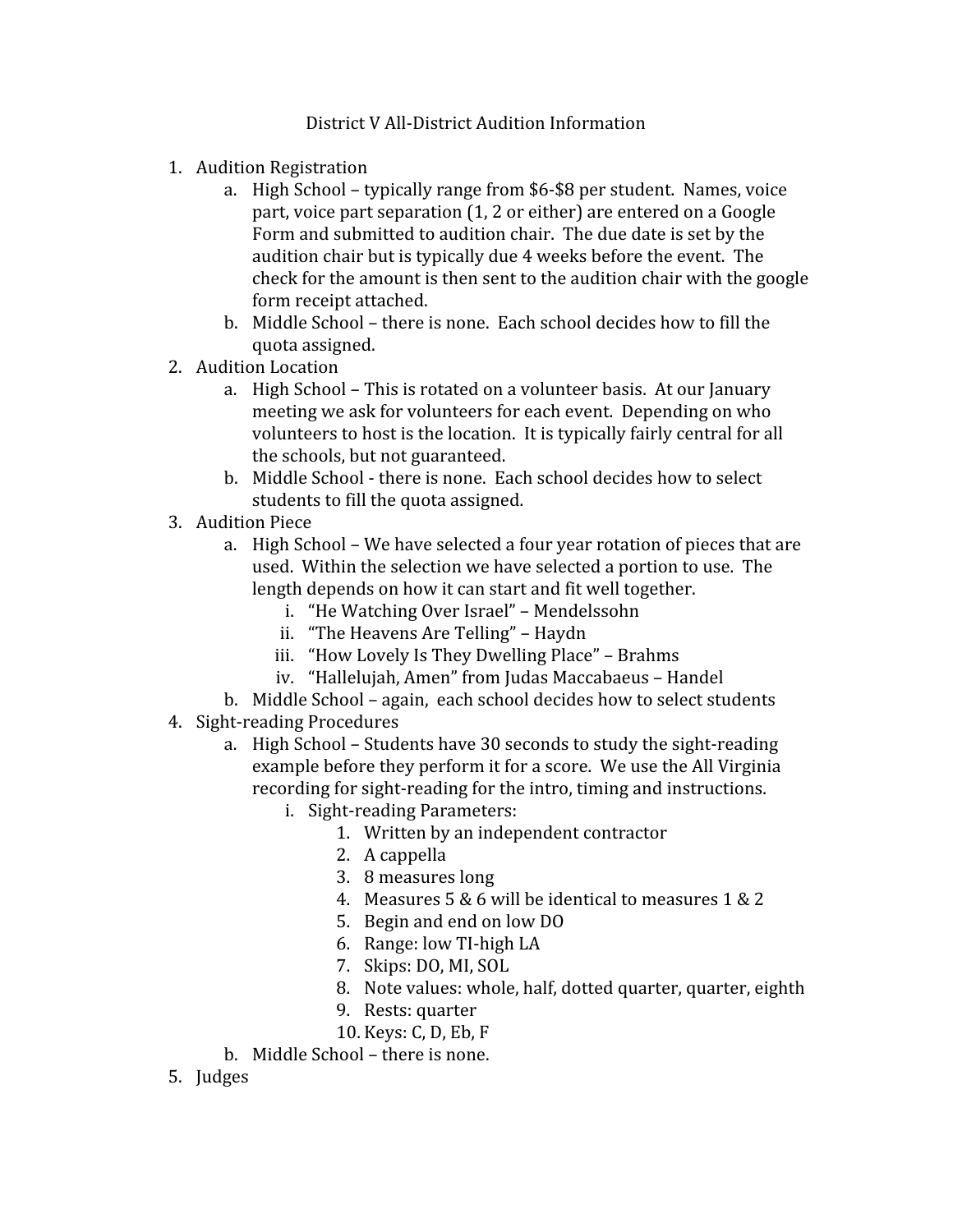- a. High School Judges are chosen from the audition chair. We have a total of 6 judges with 2 in each room. Soprano, Alto, Tenor/Bass. These judges should have no direct connection with the schools or students auditioning. No District V teacher can be a judge.
- b. Middle School Some directors ask outside judges but some schools may just select students on their own.
- 6. Scoring Rubrics & Procedure
	- a. High School
		- i. Vocal Quality 20 points
		- ii. Intonation 20 points
		- iii. Musicality 20 points
		- iv. Rhythmic Accuracy 10 points
		- v. Diction 10 points
		- vi. Sight-reading notes 10 points
		- vii. Sight-reading rhythm 10 points
			- 1. TOTAL 100 points
	- b. High School Every 5-10 auditions a runner will pick up score sheets from the judges. They will then deliver them to a tabulation room where a teacher or two are entering scores into a Google Spreadsheet that tabulates the points. The person that enters the scores then initials the bottom corner of the score sheet. Then a second person goes back and double checks all points entered on the spreadsheet. They then also initial the bottom of the scoresheet. Each students scoresheet should have two sets of initials. Judges are not allowed to leave the audition location until all scores are entered in the spreadsheet.
	- c. Middle School Each teacher has their own rubric they create
- 7. Results & How Announced
	- a. High School
		- i. The spreadsheets for each voice part are then sorted according to total score. The amount of students we take depends on how many audition and where a score break happens. We have both a SATB ensemble as well as SSAA ensemble. Students that even/odd numbers on the spreadsheet for S or A are decided which group they will be a part of. Odd years the odd numbers will attend SATB ensemble. The final break for students is determined by the audition chair, audition host and district rep.
		- ii. Results are sent the evening of auditions via email to all teachers. Results are not shared with students at this point. Teachers have 24 hours to look, check and ask questions. Once all questions are issues are resolved (if any) results are shared with students. Score sheets are mailed to the schools the next day.